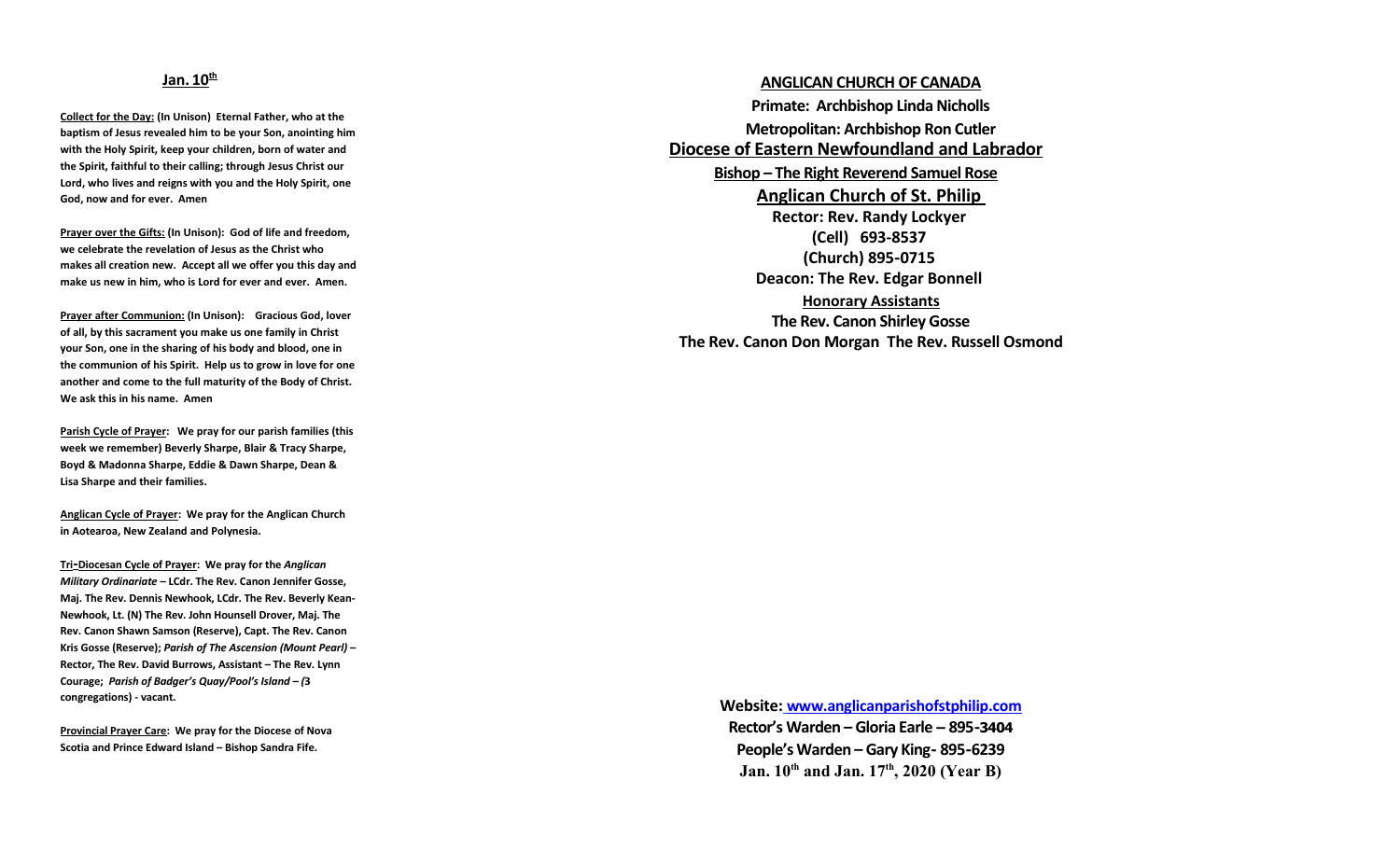### **A WARM WELCOME IS EXTENDED TO ALL OUR PARISHIONERS AND VISITORS WHO ARE WITH US TODAY. WE HOPE THAT GOD WILL BLESS US AS WE WORSHIP HIM HERE TOGETHER AT ST. PHILIP'S CHURCH.**

#### **From the Rector's desk:**

Well, we have entered into a brand new year, 2020 is behind us and 2021 is ahead of us. The past year was one like no other in our lifetime, a global pandemic was declared and the world changed for all of us. On a global scale, as of Tuesday, January  $5<sup>th</sup>$ , the Covid-19 virus is present in 218 countries and territories, approximately 86 million people have been infected, and 1.9 million people have died. In Canada, we have been doing much better in controlling the virus, with 611,000 infections, 16,100 deaths and 518,000 recovered. In Newfoundland and Labrador we are one of the few provinces doing an excellent job in keeping our number of infections very low. So, it is understandable that many people were happy to say "good riddance" to 2020, but we also know that our work of eradicating the virus from our world is not yet complete, that 2021 will also be a year of much upheaval in our world because of Covid-19. The big difference is we now have vaccines to protect us, so we have hope as we go into this new year, though it is a very big logistical task ahead of us to get everyone vaccinated, we are cautiously moving forward with optimism that we are going to get our lives back again. Because this is a global pandemic the solution has to be global as well. We must not forget about the nations that do not have the means to purchase and administer these vaccines in a timely fashion to their people. I am glad to see that some of the more affluent countries, such as Canada, recognize the need to help poor nations in this effort. We can look back at 2020 and say that it was indeed an extremely difficult year, but, just imagine if we were in a country such as Benin, West Africa, where half of the population live on \$1.90 per day, and 75% live on less than \$3.20 per day. Electricity is a luxury few can afford, clean water and sanitation is a leading cause of disease, education is difficult to obtain, health care is out of reach for most, and the average life expectancy is

means that we have a much, much higher chance of surviving a global pandemic than most other nations of the world. I guess when we look at things on a global level in 2020 we can still say that God's blessings have been a huge part of our lives and that, despite everything we had much to be thankful for in 2020 in this province and nation. The pandemic certainly impacted our churches, especially from March to September of 2020, when our buildings were completely shut down to public worship. Even then we all found a way to remain faithful and to offer worship because we were never without hope in our lives. Many of our Anglican parishes in this diocese continue to struggle financially even now, but everyone of them found ways to keep connected to God's people in very trying times. We were very blessed in the parish of St. Philip's in that our parishioners kept up their regular and faithful support of the parish throughout the pandemic, enabling us to meet all our financial obligations. For many churches the year ahead will continue to be a struggle to recover from the losses of 2020, but God always finds a way to work in the deserts of our lives if we persevere with faith and determination. 2020 is indeed behind us, but to write it off as a complete loss and failure, without expressing any degree of gratitude to God for the blessings of the year would be unfortunate, for we were indeed blessed. We don't know yet what 2021 will bring, but like every year, it will be a mixture of happiness and sadness, joy and sorrow, life and death for many. In all likelihood there will be peaks and valleys, building up and tearing down, that is part of every year. What we can be assured of is that God never forsakes us, that in times of great joy as well as times of great difficulty God will be there blessing us in ways that are yet unimaginable. Our part in all of this is to nurture the spirit of God within us that strengthens us to meet the challenges of life when they come. So, give God thanks for 2020, for God brought us through it all, and approach 2021 with a zest and determination that nothing will

**Baptisms and weddings are still being done inside the church building. For now, baptisms are still taking place outside the normal worship times.** We must still adhere to the maximum number of 100 persons and sanitizing the building after each use. If you need to book a baptism or wedding please call Rev. Randy. We can do these as long as we abide by the government and health regulations around Covid-19**.** If you have a child to be baptized please call Rev. Randy to set up a time.

**If you would like to receive Rev. Randy's weekly email** please provide your email address. Periodically, the Rector sends out emails to all those in the parish whose email he has on file. Please provide him with your email address by emailing him at [lockyerrandy@gmail.com.](mailto:lockyerrandy@gmail.com)

**Rev. Randy is available for prayer –** during this time of separation and isolation many people may be feeling lonely. If you would like prayer, please contact the office (895-0715) and Rev. Randy will pray with you on the phone.

# *Dismissal Song*

**Go now in peace; never be afraid. God will go with you each hour of every day.**

**Go now in faith, steadfast strong and true. Know he will guide you in all you do.**

**Go now in love and show you believe. Reach out to others so all the world can see.**

**God will be there watching from above. Go now in peace, in faith and in love.**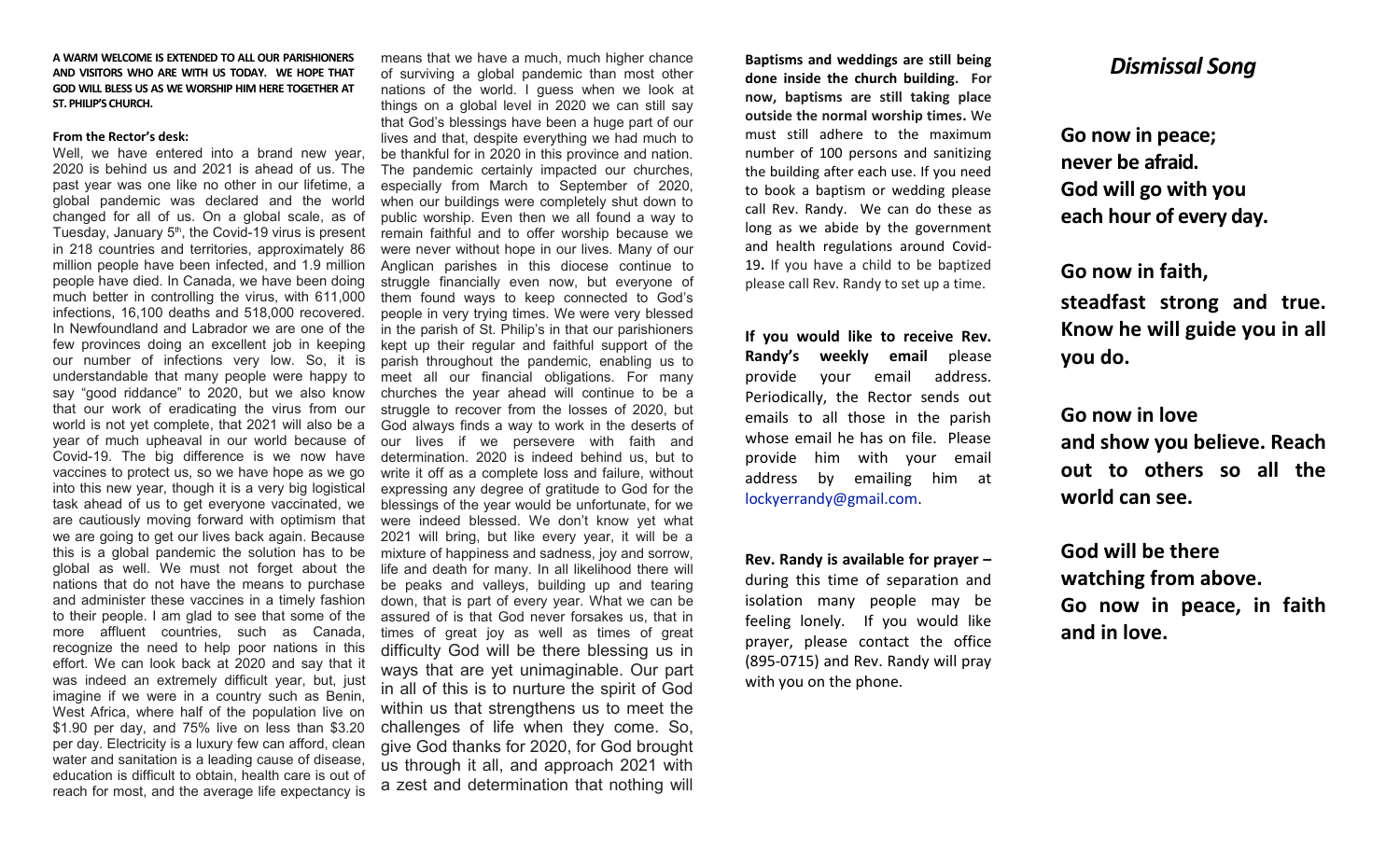about 60 years. As we put things into perspective and consider many others in our world, simply because we live in Canada deter us from living joyfully and faithfully. *(Rev. Randy)*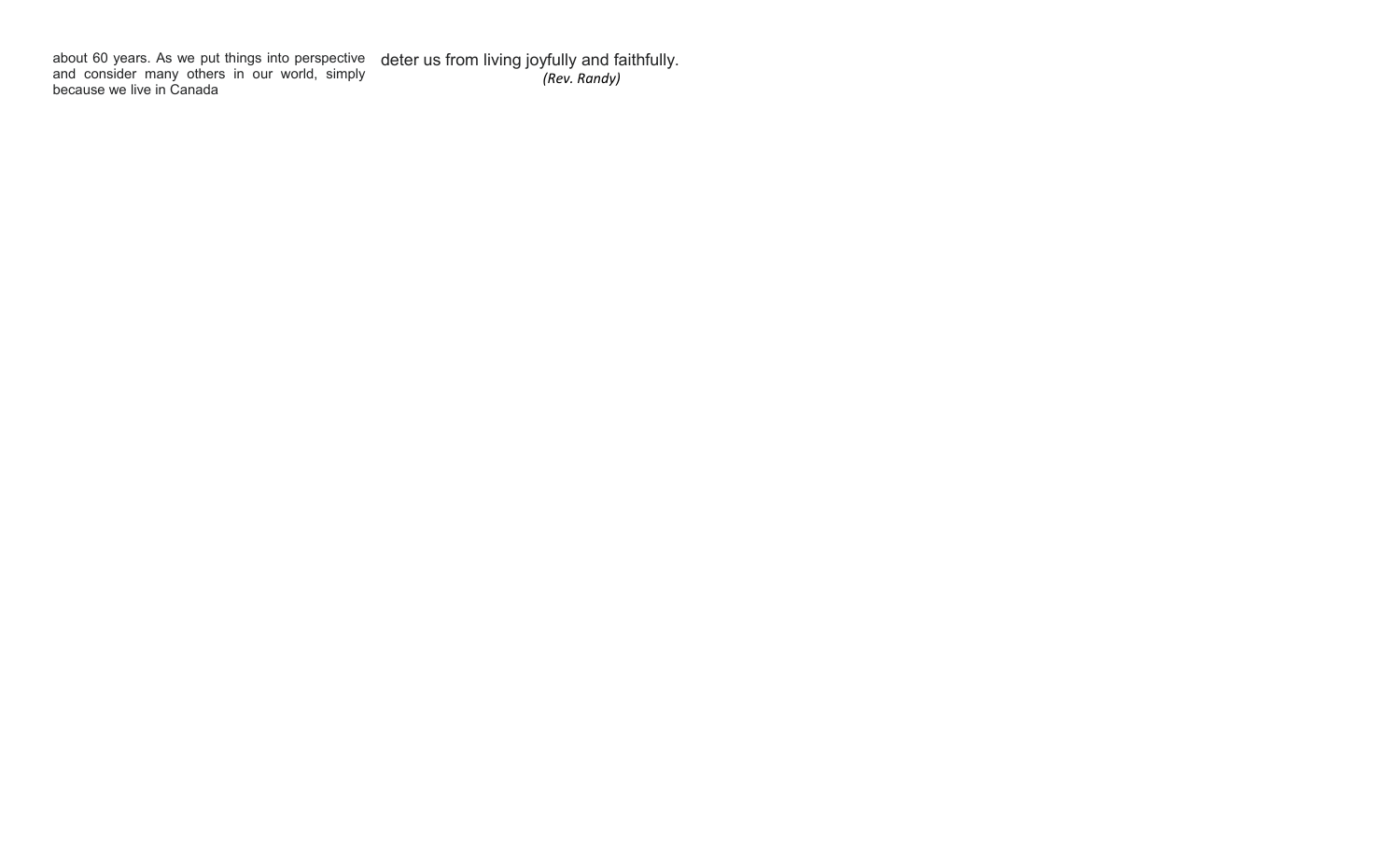## *NOTICES/MEMORABLE DATES*

**Happy New Year** to all parishioners and friends of St. Philip's parish. We don't know what lies before us in 2021 but we do know God will be blessing us. Thank you for your great support in 2020 and we ask that you maintain that support in the coming year. Your rector, wardens and vestry are here to assist you in any way we can in the coming year.

**January 12, 2021** – Vestry Meeting – 7:00 pm  $18^{th}$ . in the boardroom.

**January 13, 2021** – ACW (Annual) Meeting – 7:30 pm in the boardroom.

**Ordination announcement.** The Rt. Rev. Samuel Rose will ordain to the sacred order of priests the Rev. Dale Careen on **Sunday, January 24th** at the church of St. Cyprian and St. Mary on Bell Island. Due to Covid-19 regulations this service will be by invitation only. Please keep Rev. Dale, his family and the parish of Bell Island in prayer as they prepare for this joyous occasion.

**Takeout Jiggs Dinner will be held on Saturday, January 30th .** The cost will be \$20.00 and can be picked up in the foyer of St. Philip's church that day at 5:00 pm. Tickets are available from ACM members or the parish office.

**The annual congregational meeting** will be held on **Sunday, February 28th** . Because we are still operating under strict pandemic protocols there won't be the usual pot-luck lunch prior to the meeting. The meeting will take place immediately following the 10:30 am morning worship in the main part of the church. All annual reports should be given to the rector no later than February

*Congratulations* to **Derek Skinner** who won \$1,030 in the ACW 50/50 fundraiser and **thank you to all** who support our ACW.

**There are still a few 2021 church calendars available** if you haven't purchased yours yet. The price of them remains the same as past years at \$5.00 each.

**Thank you to our ACM and ACW groups** for their annual contributions to the parish budget in 2020. One of the most difficult things for both groups in the past year was the ability to fundraise, especially for the ACW. Our ACM group, through a lot of hard work, was able to do well from the recycling initiative. Even in the recycling work, we want to thank all the ladies that helped out with the abundance of items by sorting and bagging much of it at Bernice King's garage; this was a great help to our ACM. Combined, our two groups made a contribution of \$13,000 to the parish budget. Thank you ladies and gentlemen for all your hard work to accomplish this in 2020.

**The FM frequency channel will be purchased in the new year.** We expect it to cost around \$2800 and to date we have received that amount. This is a great piece of equipment to have because it enables people to sit in their vehicles and tune in to the church service, especially in times like these where there are restrictions on the number of people allowed in the building. It would also allow people that, for example have mobility issues to listen to the Flower service in their vehicles.

**Did you know that you can advertise your business in Anglican Life?** Our Tri-diocesan newspaper goes out to thousands of homes all across Newfoundland & Labrador every month, and thousand more view the online publication. You can purchase half pages or full pages. For more information please contact The Rev. Fred Marshall, the Tridiocesan Joint Committee Officer at: [fred.marshall@nljointcommittee.com](mailto:fred.marshall@nljointcommittee.com) or by telephone 709-727-4346 By advertising you reach a greater number of potential customers while at the same time providing much needed revenue to our church newspaper.